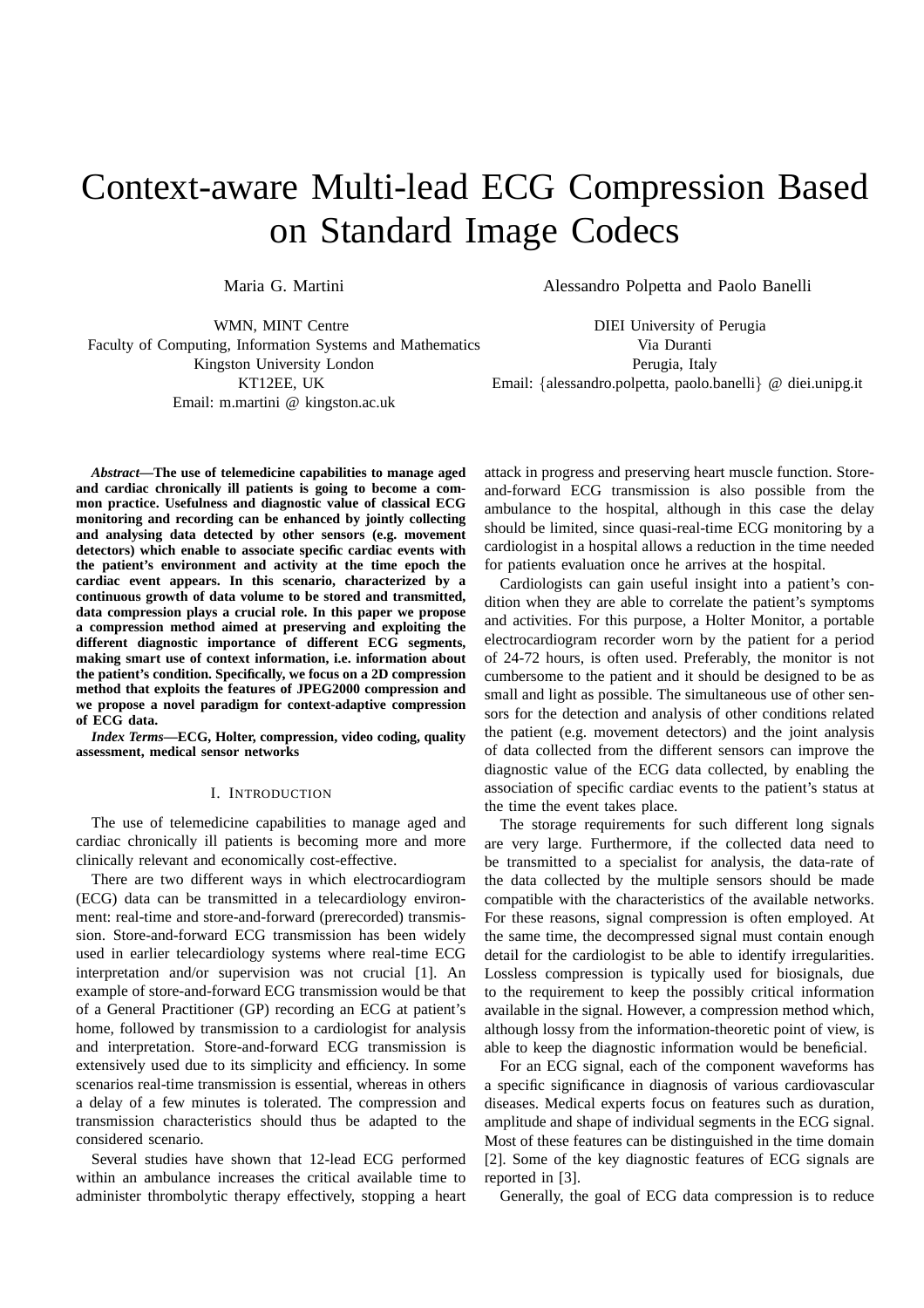the bit-rate by preserving at the same time the signal quality for clinical evaluation. To achieve this goal, many ECG data compression methods have been proposed over the last four decades.

Two-dimensional (2-D) approaches to heartbeat signal compression have recently been proposed [4] [5] [6] [7] in order to exploit both sample-to-sample and beat-to-beat correlation. In this case, an ECG signal is first cut and beat-aligned to form a 2-D array. Then, 2-D data compression is applied [4].

In this paper we propose a multi-channel compression method based on the importance of the different ECG components for diagnosis and on context information, i.e. information about the disease to diagnose: in some cases, ECG monitoring is performed for screening for a specific cardiac risk [3], [2] and different features of the ECG signal have a different importance depending on the risk to assess or disease to diagnose.

We focus on a 2D compression method and in particular on the JPEG2000 compression standard. Such a standard allows the possibility to encode data in regions of interest (ROI) differently with respect to the background, i.e. it enables a non-uniform distribution of the available bit budget between a selected region (ROI) and the rest of the image (background). This is achieved by an appropriate scaling of the wavelet coefficients. The positive aspects of using a standard method for compression include availability of the (same) compression software in different medical centres and easy interoperability among systems.

The remainder of this paper is organised as follows. Section II reports insights on the diagnostic quality of different portions of the ECG signal; Section III outlines the multi-lead scenario considered in this article and the adopted methodology is described in Section IV. Quality assessment methods considered are defined in Section V. Finally, simulation results are reported in Section VI.

## II. DIAGNOSTIC QUALITY OF ECG SIGNALS

A schematisation of an ECG wave is reported in Fig. 1. Each beat in an ECG signal consists of several waves, named P through U, with several intervals of the beat named after the waves. The abnormal characteristics of these components may indicate the type of disorder affecting the patient. When diagnosing a patient, a specialist takes into account characteristics such as the length of an interval, the polarity, amplitude or elevation/depression of a beat component.

Surface 12-lead electrocardiogram (ECG) is crucial for the rapid identification of patients with acute coronary syndrome. The early and accurate identification of the infarct-related artery from the ECG can help physicians to predict the location of myocardium at risk and guide the decisions regarding the urgency of revascularization and reperfusion strategy in emergency management. In particular, a detailed analysis of ECG patterns of ST-segment change would change the manner in which reperfusion therapy is managed [8].

Different portions of the ECG signal provide insights on



Fig. 1. Schematisation of an ECG wave.

different possible pathologies and when compression is performed this aspect should be taken into account.

For example, the QRS complex of an ECG cycle occupies a relatively low percentage of the whole cycle, but it is the most important portion from a diagnostic point of view for many diseases. If this portion suffers from high error and other ECGcycle portions do not have errors, an artificially low numerical result in distortion will occur.

Hence, a given distortion in one portion does not inevitably have the same influence as the same distortion in another portion.

As another example, in [2] the criteria for abnormal Q waves are reported as follows based on previous studies:

- Q wave  $> 1/3$  ( $> 1/4$  according to some authors) of the ensuing R wave in depth and/or  $> 0.04$  s in duration in at least two leads except  $aV_R$ ;
- Q wave  $> 3mm$  in depth and/or  $> 0.04$  s in duration in at least two leads except  $aV_R$ .

Such criteria have been reformulated in [2] in terms of criteria based only on the Q wave. Similarly, the diagnostic value of the U wave for other specific diseases is highlighted in [9].

The importance of specific portions of the heart cycle for pre-participation screening of young competitive athletes for prevention of sudden cardiac death is highlighted in [3].

For these reasons our compression approach focuses on the provision of different compression ratios for different portions of the heart cycle, where the ROI is selected according to context information (disease / cardiac event to detect, status of the patient).

#### III. PROBLEM STATEMENT

We propose an ECG compression approach that can compress one or more leads of an ECG system. Although a standard 12-lead ECG system shows the heart electrical activity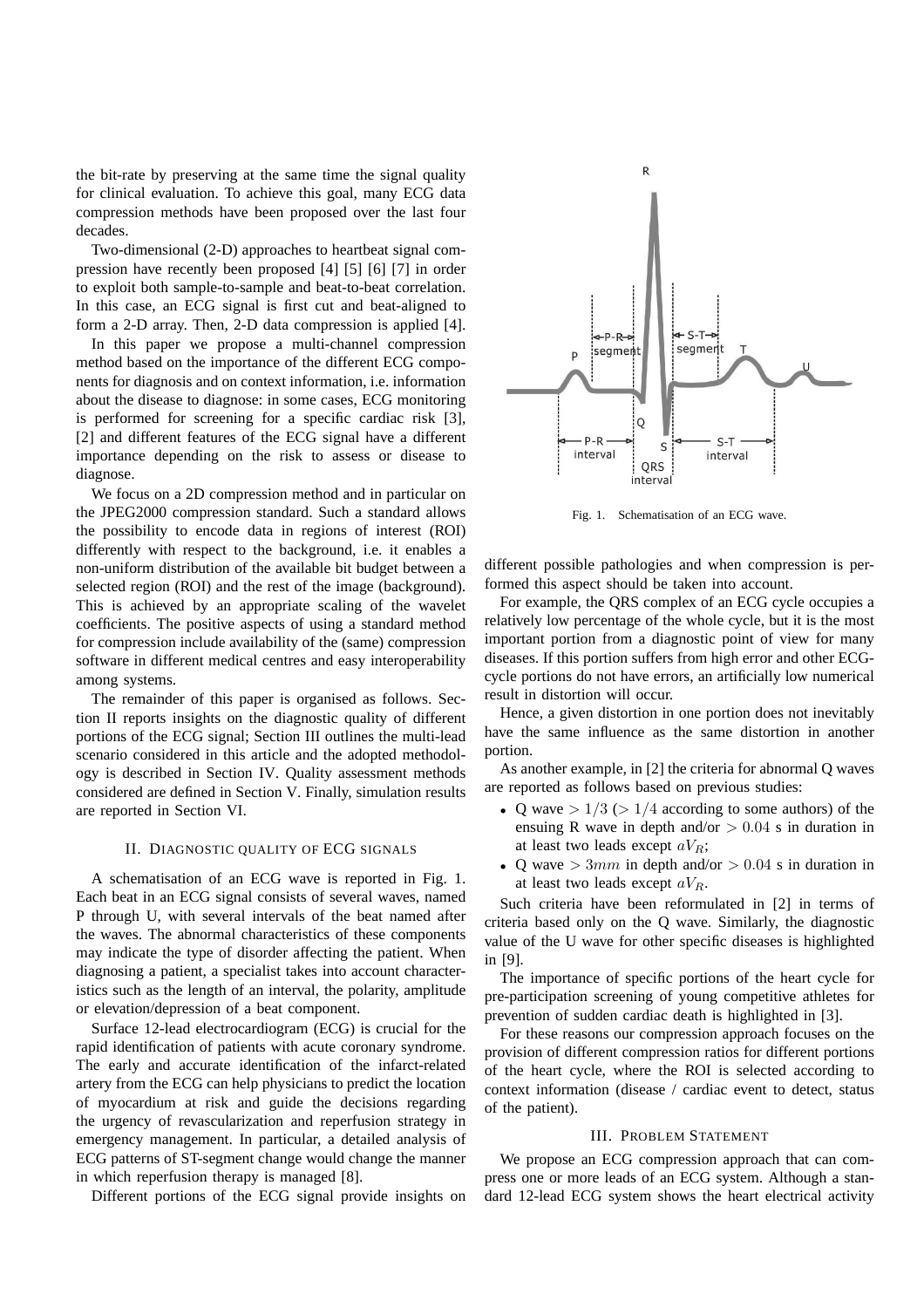in 12 different leads, some of them do not carry information. Indeed only 8 leads are necessary to perfectly reconstruct all the information of a complete 12-leads ECG system, as long as the leads III,  $aV_L$ ,  $aV_R$ ,  $aV_F$  can simply be obtained by the two main leads I and II, with the following equations:

$$
III = II - I \tag{1}
$$

$$
aV_L = (I - III)/2 \tag{2}
$$

$$
aV_R = (I + II)/2 \tag{3}
$$

$$
aV_F = (II + III)/2 \tag{4}
$$

For this reason we can compress the signals obtained from a 12-lead ECG system simply by compressing the two limbleads I and II and the six chest-leads  $V_1, V_2, V_3, V_4, V_5$  and  $V_6$ . We will thus refer in the following to a 8 channels ECG, which is from this point of view equivalent to a 12-lead ECG.

In order to compress jointly the available channels, we propose to exploit a 2-D compression methods, by organising the data from the different leads in a 2-D array.

Due to the considerations in Section II, we propose to identify regions of the resulting image as ROIs, according to the ROIs in the ECG cycle pattern. To this end we propose the use of the JPEG2000 standard [10], which is based on wavelet coding, it provides its own ROI tools capabilities, and it is nowadays considered the standard that, for a given quality, allows the highest compression ratios with respect to any other image compression standard.

## IV. METHODOLOGY

As already proposed in [4], the structure of ECG signals suggests the possibility of constructing a 2-D array from a 1- D ECG signal. To this end, the QRS complex of each heartbeat is first detected in order to cut the ECG signal into different segments, which are finally aligned with one another to form a 2-D data array.

For 1-D heartbeat data, the proposed algorithm is implemented in the following steps:

- QRS detection;
- conversion of the original signal to the desired bit resolution and sampling rate  $N$  [samples  $\prime$  beat cycle], where  $N$  is the width of the 2-D data array;
- construction of a 2-D ECG data array;
- identification of regions of interest according to the context information;
- compression of the image with an image compression codec (e.g. JPEG2000) according to the identified ROIs;
- processing of the compressed image and re-organisation of the data in the form of 1-D ECG signal;

The algorithm's performance is assessed via simulations, in order to characterize the trade-off between compression and distortion in each different ROI.

We proceed in the following with a more detailed description of each stage.

# *A. ECG Detection and Segmentation*

We first segment the ECG signals by detecting the QRS complex in order to map a beat cycle into a row of the image. To this end, QRS detection can be performed by automatic detection algorithms available in the technical literature. However, in order to have results independent of a specific QRS detection algorithm, we will use in the following the relevant annotations provided in the MIT database [11]. Noteworthy, an evaluation of the impact of QRS detection on the resulting quality in terms of percentage root-mean-square difference (PRD) has already been performed in [5], where it is shown that a 30% error ratio in the QRS detection algorithm may affect the performance as 21% in PRD.

Once two QRS complexes are detected, a heartbeat cycle is identified as the part of the signal between the position 150 ms before the first QRS complex detection and the position 150 ms before the second one.

# *B. Period Normalization*

The set of ECG segments can be rearranged into an  $M \times N$ matrix where the M rows are filled with consecutive ECG cycles, and where  $N$  is the length of the normalized period of each ECG cycle. However, the length of each heartbeat segment generally changes with time, whereas the rows of an image have the same length. Two alternative solutions to properly organise heartbeats in an image consist in matching all the row lengths either by zero-padding or by time-stretching the segmented ECG cycles with an opportune signal resampling. In this paper we adopt the latter solution, since our goal is to compress with different CR and quality different portions of the heartbeat, and it is important to have alignment among the different significant portions in subsequent heartbeats. Moreover the first approach could lead to unacceptable results when the patient beat cycles are very irregular. Specifically for the resampling strategy we resorted to spline interpolation.

Given such an approach, the image size can be adapted to the maximum cycle length or to its mean value. Thus, in the remainder of the paper, depending on the different sampling rate of the original ECG signal in the two data-base we used, we will consider images of size  $512 \times 512$  or  $352 \times 352$ , which correspond, in the case of 8 ECG channels, to 44 heart beats, i.e. about 40s.

In [7] it is shown that the period transformation described above will not cause distortion in the normalized segments of the recovered waveforms. However, it is important to note that in order to recover the original time duration of each segment by a reverse interpolation, it is necessary to know the specific resampling ratio that has been used, which needs to be stored or transmitted as a further side information. Thus, a number of parameters equal to the number of image rows (number of heart cycles in the single channel case) have to be included in each compressed frame, with a small penalty on the effective compression ratio.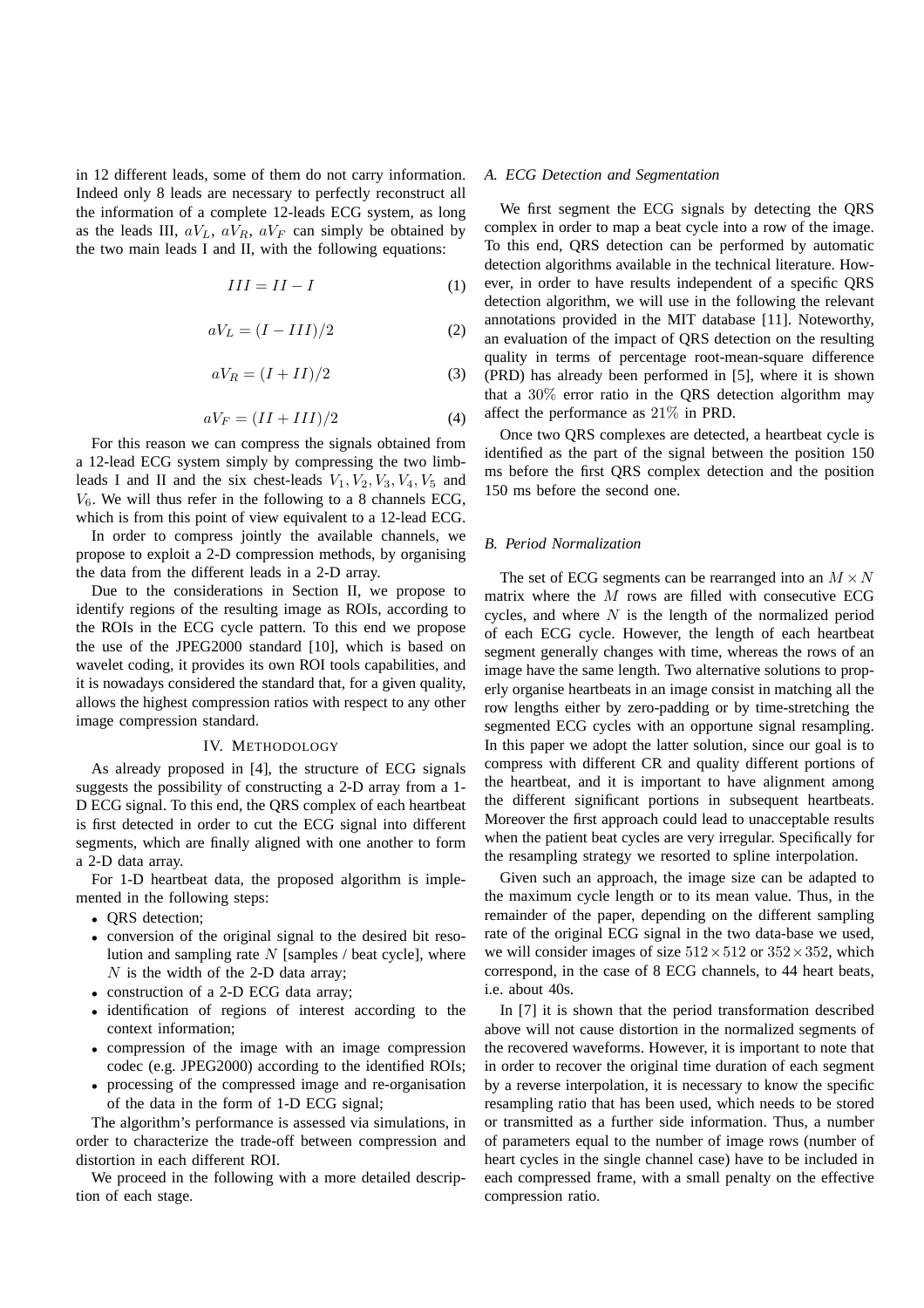# *C. ECG Leads arrangement*

For multi-lead ECG, we can arrange the signals obtained by each lead of the system in two different ways.

- Inserting in an image a number of heart cycles from each lead equal to  $M/N_{leads}$  followed by the ones of the subsequent leads:
- Inserting the information about the first heartbeat from all the  $N_{leads}$  (e.g. 8 leads), then the information about the second heartbeat from all the  $N_{leads}$  (e.g. 8 leads) and so on.

Following data arrangement in a matrix of proper size, we can then apply any 2-D data compression technique.

## *D. ROI identification and ROI based compression*

Thanks to the proposed data organization in a 2-D array, ROIs in subsequent heartbeats result to be aligned in the image. Hence, a specific ROI in the ECG signal almost results in a rectangular ROI in the image, with height equivalent to the height of the image. Consequently, image compression can be performed taking the shape of such ROIs into account, together with the context information that tells us how much the compression should be "unbalanced" in favor of a specific ROI.

In the example reported in Section VI, we split the image in two portions, where each portion has half the columns of the original image. The first portion contains the QRS complex, and alternatively the first or the second sub-image is considered as the ROI. In this case, the two sub-images, one of which the ROI, can also be compressed as independent images.

The JPEG2000 codec OpenJPEG v1.3 has been used for simulations, by applying different compression ratios on the different portions of images obtained with ECG data.

## V. QUALITY ASSESSMENT

Ideally we would like to compress the signal losslessly, but in many applications this is not an option. Thus, given a fixed bit budget, in the view of the considerations in Section II, it makes sense to spend more bits to represent those parts of the signal that belong to a specific ROI and, thus, reconstruct them with higher fidelity, while allowing other parts to suffer a larger distortion.

Consequently, also the performance assessment of the proposed methodology should take this approach into account.

In general, the main goal for any compression procedure consists in reducing as much as possible the bit-rate of the signal by keeping an acceptable quality or, equivalently, by improving as much as possible the quality for a fixed assigned bit-rate. Thus, the two most important parameters are the compression ratio and the quality of the signal. Specifically, in our scenario, we can define two different compression ratios, expressed by:

$$
CR_{ecg} = \frac{\text{number of bits in the original ECG signal}}{\text{number of bits in the compressed data}} \quad (5)
$$

$$
CR = \frac{\text{number of bits in the original image}}{\text{number of bits in the compressed data}}.
$$
 (6)

The two ratios are different due to the signal pre-processing of the ECG data, which is requested to fit each heartbeat in the image matrix (including resampling).

As already mentioned, some side information should be added to the compressed data, including the original dynamic range and the original heartbeat lengths which are requested to reconstruct the signal. However, the bit-rate of such side information is negligible with respect to the data-rate of the compressed signal.

Since with our proposed algorithm we will compress different portions of the ECG signal with different compression ratios, we will consider not only the overall compression ratio, but also the compression ratios of specific portions of the signal. For instance, when the signal is split in two different portions, as in the examples shown in Section VI, we can define:

$$
CR_I = \frac{R/2}{R_1} \tag{7}
$$

$$
CR_{II} = \frac{R/2}{R_2} \tag{8}
$$

$$
CR_{TOT} = \frac{R}{R_1 + R_2},\tag{9}
$$

where R is the size of the image in raw format (in bits).  $R_1$  is the size of the compressed data associated to the first portion of the image and  $R_2$  is the size of the compressed data associated to the second portion of the image. Note that all these compression ratios are related each other according to

$$
CR_{II} = \frac{CR_{TOT}CR_I}{2CR_I - CR_{TOT}}.\tag{10}
$$

Ideally, quality measures should account for diagnostic information in the reconstructed ECG signal. However, diagnostic information is quite subjective and dependent on the patient/application. Indeed, depending on the main risk a patient is subject to, some information can be more important than other. Regardless of ongoing research in the area, standard quantitative measures that account for clinically important ECG signal characteristics have not been widely established and the most widely used measure for quality assessment of ECG compression is the percentage root-mean-square difference (PRD).

The PRD measure is defined as:

$$
PRD = \sqrt{\frac{\sum_{n=1}^{L} (x(n) - \tilde{x}(n))^2}{\sum_{n=1}^{L} (x(n) - \bar{x})^2}} \times 100
$$
 (11)

where  $x(n)$  is the original signal,  $\tilde{x}(n)$  is the reconstructed signal,  $\overline{x}$  is the signal mean and L is the PRD observation window. We will consider this expression in the results shown in section VI as the reference case.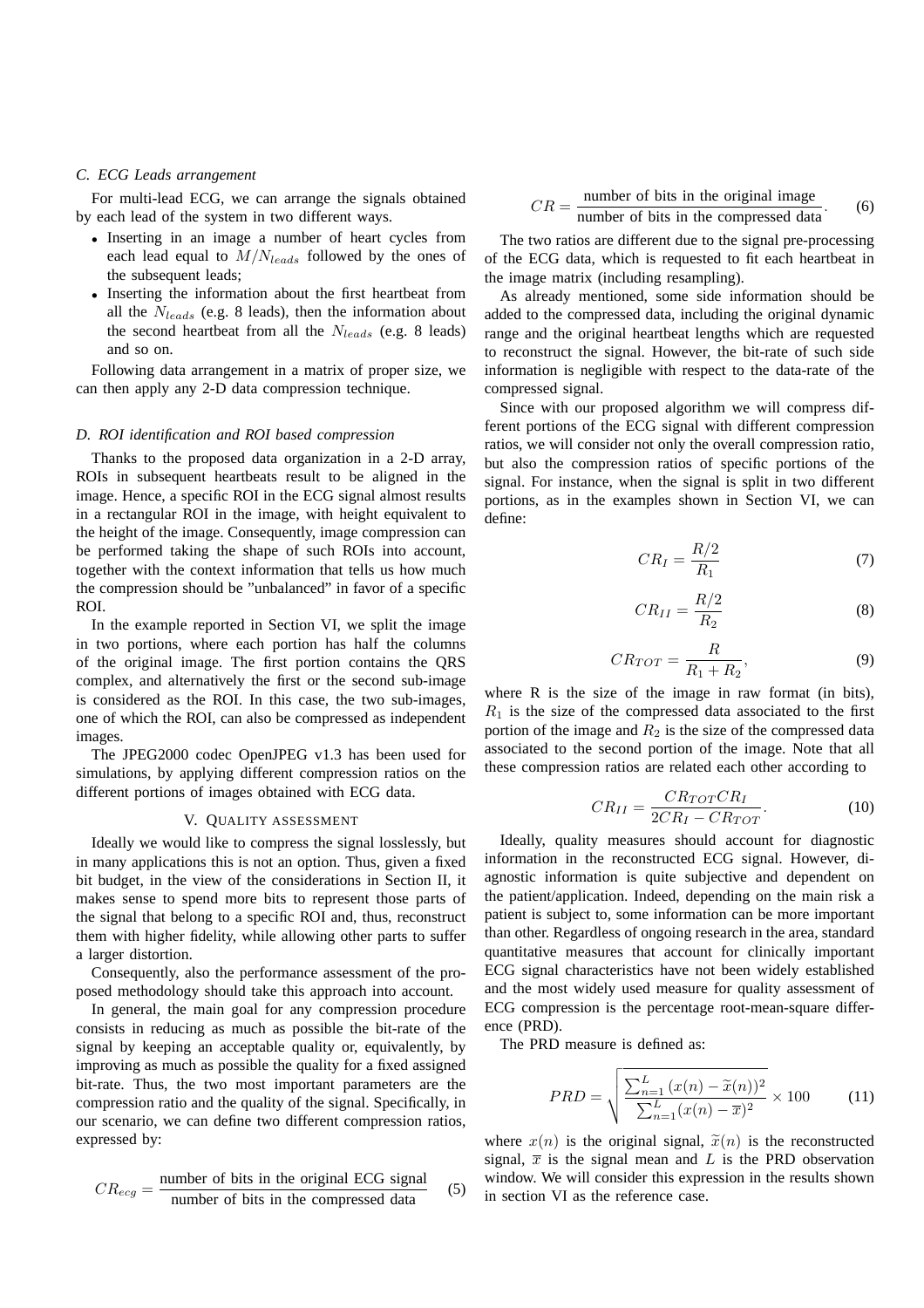Some papers consider a different PRD definition, neglecting the term  $\bar{x}$  in 11, which however is preferable because it makes the PRD definition independent of the dc level of the original signal.

Some articles that show results that are based on the MIT-BIH arrhythmia database, conversely adopt a fixed 1024-offset [12] [4] [5], i.e. they substitute the value 1024 to  $\bar{x}$  in 11. However, when the mean  $\bar{x}$  is remarkably different from 1024, results are significantly biased and misleading (see e.g. [5]).

Since our algorithm focuses on compression of different portions of the signal with different compression ratios, we also define

$$
PRD_{n_i, n_{i+1}} = \sqrt{\frac{\sum_{n=n_i}^{n_{i+1}} (x(n) - \tilde{x}(n))^2}{\sum_{n=n_i}^{n_{i+1}} (x(n) - \bar{x})^2}} \times 100 \qquad (12)
$$

as the PRD calculated in a specific portion of the signal from sample  $n_i$  to sample  $n_{i+1}$ .

Since in the examples shown in Section VI we split each heartbeat in two parts, we will also consider the two following metrics:

$$
PRD_I = PRD_{1, \lfloor N/2 \rfloor} \tag{13}
$$

$$
PRD_{II} = PRD_{\lfloor N/2 \rfloor + 1, N} \tag{14}
$$

representing the PRD calculated in the first and second portion of the signal, respectively.

Note that the PRD calculation depends on the energy of the signal: if the compression error is evenly distributed over the ECG samples, the portions of the signal with higher energy will have a lower PRD. This will be observed in section VI.

## VI. SIMULATION RESULTS

This section shows CR and PRD results for ECG signals recorded in the MIT-BIH Arrhythmia database [11] and in the St. Petersburg Institute of Cardiological Technics (SPICT) 12 lead Arrhythmia Database. Specifically, we consider the record 117 from the MIT-BIH Arrhythmia database in the first set of simulations shown in Figures 2-4, and the record I01 from the SPICT Arrhythmia database for the simulation results shown in Figures 5-7.

Figure 2 shows the PRD versus the compression ratio  $CR_I$ of the ROI (QRS), by setting a fixed target compression ratio equal to 16:1, and by accordingly varying the compression ratio  $CR_{II}$  of the second part of the image. As  $CR_I$  increases,  $CR_{II}$  decreases in order to keep the global  $CR_{TOT}$  constant. The considered compression ratios for the different portions of the image/ECG signal are conveniently reported in Table I, which clarifies that at the left hand side of Figure 2 the compression ratios are more unbalanced in the two portions of the image and the improvement in the first portion is higher, at the expense of a poorer quality in the second portion. Note that, when the image compression ratio is 16:1, the actual ECG compression ratio, including data processing and overhead, is 13.5:1. Moreover, we report the comparison between two

different frame formats ( $512 \times 512$  and  $256 \times 512$ ). We can observe that for larger frames (i.e.  $512 \times 512$ , where the two portions  $512 \times 256$  are encoded separately) slightly better performances can be achieved, at the expense of a double delay. When delay is not an issue, considering larger frames is thus beneficial, since the redundancy of a higher number of heartbeats can be considered jointly. Fig. 2 also shows that when the compression ratio is the same for the two regions  $(CR<sub>I</sub> = CR<sub>II</sub> = CR<sub>TOT</sub> = 16)$ , independent coding of the two regions provides worse results on the QRS complex region, but better results on the remainder of the signal, with respect to a whole image compression. This is due to the fact that the TQ interval has a low frequency content and it can be better compressed if it is considered independently from the rest of the heartbeat.

TABLE I COMPRESSION RATIOS CONSIDERED IN FIGURE 2

|   | $CR_I$ | $CR_{II}$ | $CR_{TOT}$ |
|---|--------|-----------|------------|
| А | 10     | 40        | 16         |
| B | 11     | 29.3      | 16         |
| C | 12     | 24        | 16         |
| D | 13     | 20.8      | 16         |
| E | 14     | 18.7      | 16         |
| F | 15     | 17.1      | 16         |
| G | 16     | 16        | 16         |

However there are also situations where the second portion of the heart cycle is more important for diagnostic purposes [9], which lead us to fix the second part of the image as the actual ROI, which request to be less compressed than the rest of the image. For instance, Figure 3 reports the PRD versus the compression ratio  $CR_{II}$  of the second portion of the image, when the ROI is represented by the U wave. Also in this case we chose a target global CR equal to 16:1, and we report in Table II the corresponding CRs for the two portions of the image (ECG signal). Also in this scenario, the improvement in PRD in the region of interest (including U waves), that is located in the second half of the image, is evident.

TABLE II COMPRESSION RATIOS CONSIDERED IN FIGURE 3

|                    | $CR_I$            | $CR_{II}$ | $CR_{TOT}$ |
|--------------------|-------------------|-----------|------------|
| A                  | 40                | 10        | 16         |
| B                  | $\overline{29.3}$ | 11        | 16         |
| $\overline{\rm c}$ | $\overline{24}$   | 12        | 16         |
| D                  | $\overline{20.8}$ | 13        | 16         |
| E                  | 18.7              | 14        | 16         |
| F                  | 17.1              | 15        | 16         |
| G                  | 16                | 16        | 16         |

In Figure 4 we plot a portion of the ECG waveform (MIT-BIH arrhythmia record 117) when  $CR_I = 10$ ,  $CR_{II} = 40$  $(CR_{TOT} = 16)$ , which corresponds to the left margin of Figure 2 (i.e. combination A in Table I), to a frame size  $512 \times 512$ , and to the first ROI (QRS complex). Figure 4 also shows the error signal to highlight that the error is remarkably lower in the ROI than in the remaining part of the signal.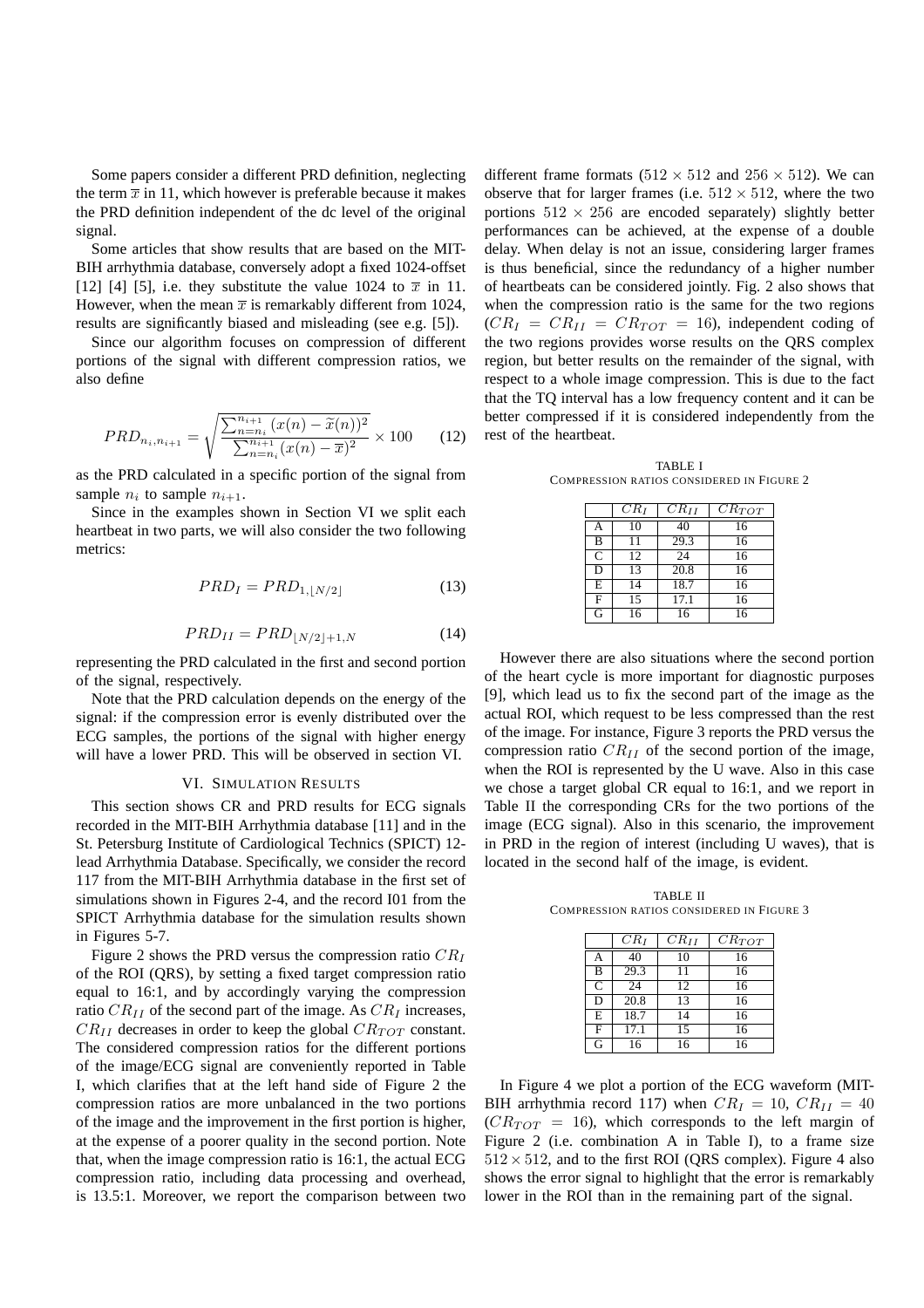

Fig. 2. PRD versus  $CR_I$ . First ROI. Comparison between image formats  $512 \times 512$  and  $256 \times 512$  is also represented.



Fig. 3. PRD versus  $CR_{II}$ . Second ROI.



Fig. 4. Record 117, compressed with  $CR_I = 10$ ,  $CR_{II} = 40$  ( $CR_{TOT} =$ 16); Firts ROI (QRS complex). The error signal is also reported.

Results reported in the following refer to the joint compression of multi-lead ECG data.

Figure 5 reports the image representation of the I01 record from the St. Petersburg Institute of Cardiological Technics 12 lead Arrhythmia Database, in the case of raster scan of the 8 independent channels and in the interlaced case. The images, with resolution  $352\times352$ , report 44 heartbeats of an 8 channels ECG (I01 record). On the left, images before compression are shown. Fig. 5[a] shows the image with channels inserted in raster scan, whereas Fig. 5[b] shows the image with interleaved channels. On the right, the compressed images, with  $CR_I =$  $CR_{II} = 16$ , are reported.

Figures 6 and 7 report PRD values for the I01 record. As above, the image is split in two parts, here with size  $352 \times 176$  each. The first part (including the ORS complex) is assumed to be the region of interest and it is compressed with a lower compression ratio. PRD values are reported versus the (image) compression factor  $CR_I$  for the first region of interest (including the QRS complex). The different combinations of compression ratios in the two areas of the signal are reported in Table III.

|                                                  | TABLE III |  |  |
|--------------------------------------------------|-----------|--|--|
| COMPRESSION RATIOS CONSIDERED IN FIGURES 6 AND 7 |           |  |  |

|   | $CR_I$ | $CR_{II}$ | $CR_{TOT}$ |
|---|--------|-----------|------------|
|   | 12     | 24        | 16         |
| B | 13     | 20.8      | 16         |
| C | 14     | 18.7      | 16         |
| D | 15     | 17.14     | 16         |
| E | 16     | 16        | 16         |

As in the previous case, the global compression ratio is 16:1, whereas in this case the actual ECG compression ratio  $CR_{ecq}$ , including data processing and overhead, is 8. The worse performance with respect to the 117 Arrhythmia record is due to the different characteristics of the signal considered here.

In the case of images obtained with all the independent channels, the delay is significantly reduced with respect to the single channel case. Comparing Fig. 6 and Fig. 7, it is easy to assert that the case of raster scan of the 8 independent channels provides better results with respect to the interlaced case since the images obtained (see Fig. 5[a]) offer a more uniform pattern for the JPEG2000 encoder.

## **CONCLUSIONS**

Focusing on a 2D compression method and in particular through the exploitation of the features of JPEG2000 compression, we have proposed a novel paradigm to encode with different characteristics portions of the signal with different diagnostic importance, based on the available information on the patient conditions. Results show that such a method allows performance improvement in the regions of interest, in terms of PRD versus compression ratio. Useful insights about the quality achieved in different portions of the signal with different compression ratios are also reported.